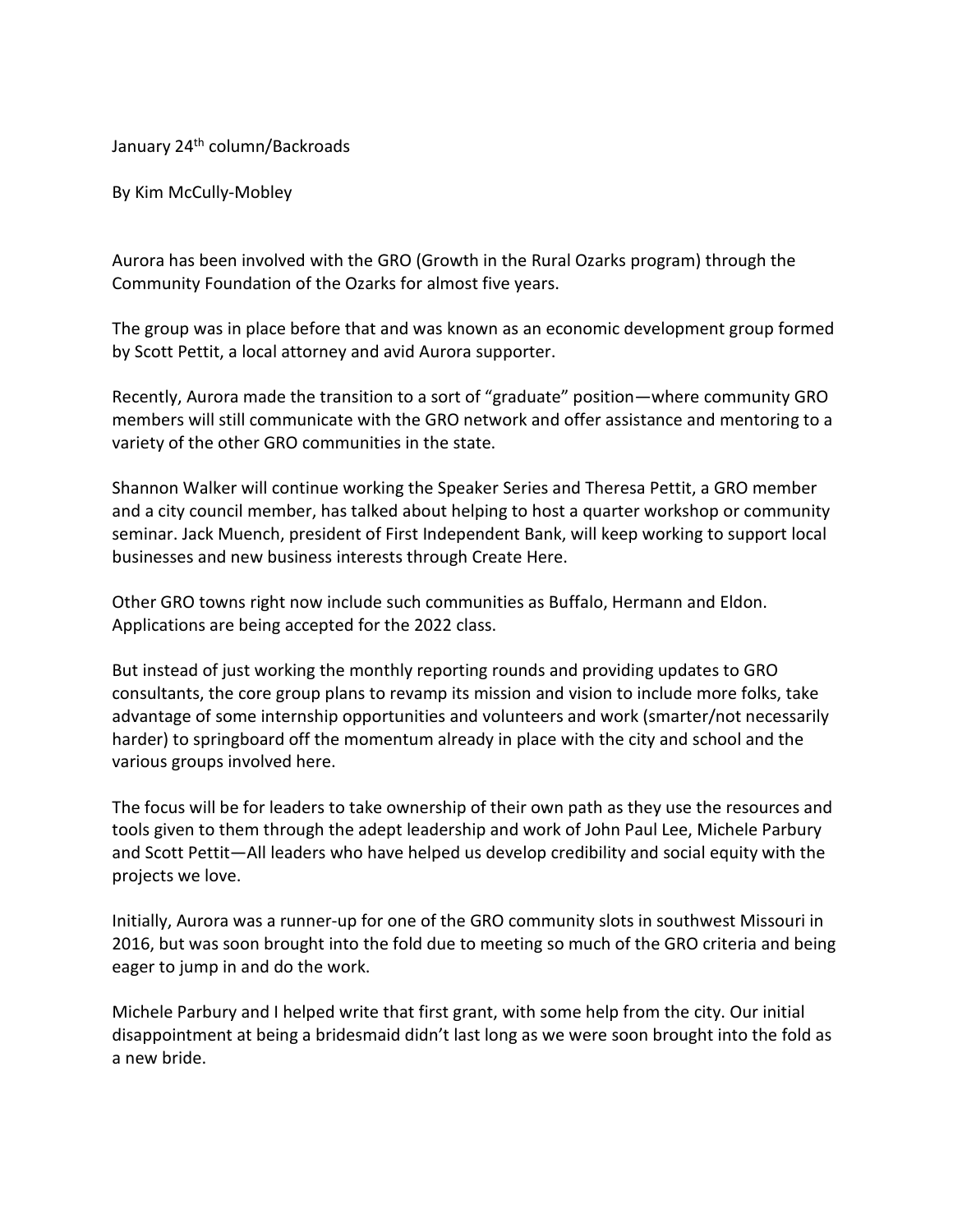Brian Fogle is the president of the Community Foundation of the Ozarks and is an Aurora graduate. The local foundation affiliate was active and it seemed the ingredients for the perfect recipe were already in place. The passion was there. The resources were in place. We collected some donations. We wanted to be a part of this vital platform.

The mission for Aurora has been an easy one. A group of core community leaders and their supporters have focused on economic development, school and community partnerships, service, history, culture and quality of life.

The vision has a little more movement. GRO leaders work to consistently provide ways to enhance, showcase and communicate Aurora as the best place to live, work, play and grow in southwest Missouri.

We have written a code of conduct for school and community leaders. We have brought students into the dialogue to help grow the next generation of leaders. We have made shirts and signs. We came up with a mantra: Aurora—One Town. One Team. One Heartbeat.

December of 2021 found Aurora in a place to make the next transition after several months of dialogue pondering the next step. Despite the woes of the ongoing pandemic, citizens here have continually found ways to be successful and resourceful in the Summit City of the Ozarks.

The January 21<sup>st</sup> meeting was held at Aurora City Hall. Those on hand included Aurora City Manager Jon Holmes, GRO Organizer Michele Parbury, Chamber Director Shannon Walker, Traci Houchin, Jack Muench, Scott Pettit, John Paul Lee, Marsha Egan, Hannah Rader, Tara Robbins, April Sandefer, Tonyha Sumners and myself.

The various leaders went around the room to give updates on Project RISE, Aurora Beautification, Create Here, the City of Aurora, Aurora High School Leadership and Youth Empowerment and the Houn' Dawg Alumni Center, just to name a few.

More importantly, the group started with a blank slate as they talked about where they have all been and began to ponder the next steps in where we are going.

Marsha Egan talked about how everyone there was a "doer."

The next step will be to list all of the team members and their areas of expertise so that new volunteers can decide where their skills and assets best fit the puzzle.

We noted that the GRO Facebook pages and its partners (like Project RISE) had reached close to 1,000 people in January with a minimum number of posts, likes and shares.

The table talk consisted of hopes that the pandemic dies down and more service opportunities, work days and hands-on tasks can be accomplished through partnerships, shared resources, problem-solving and networking.